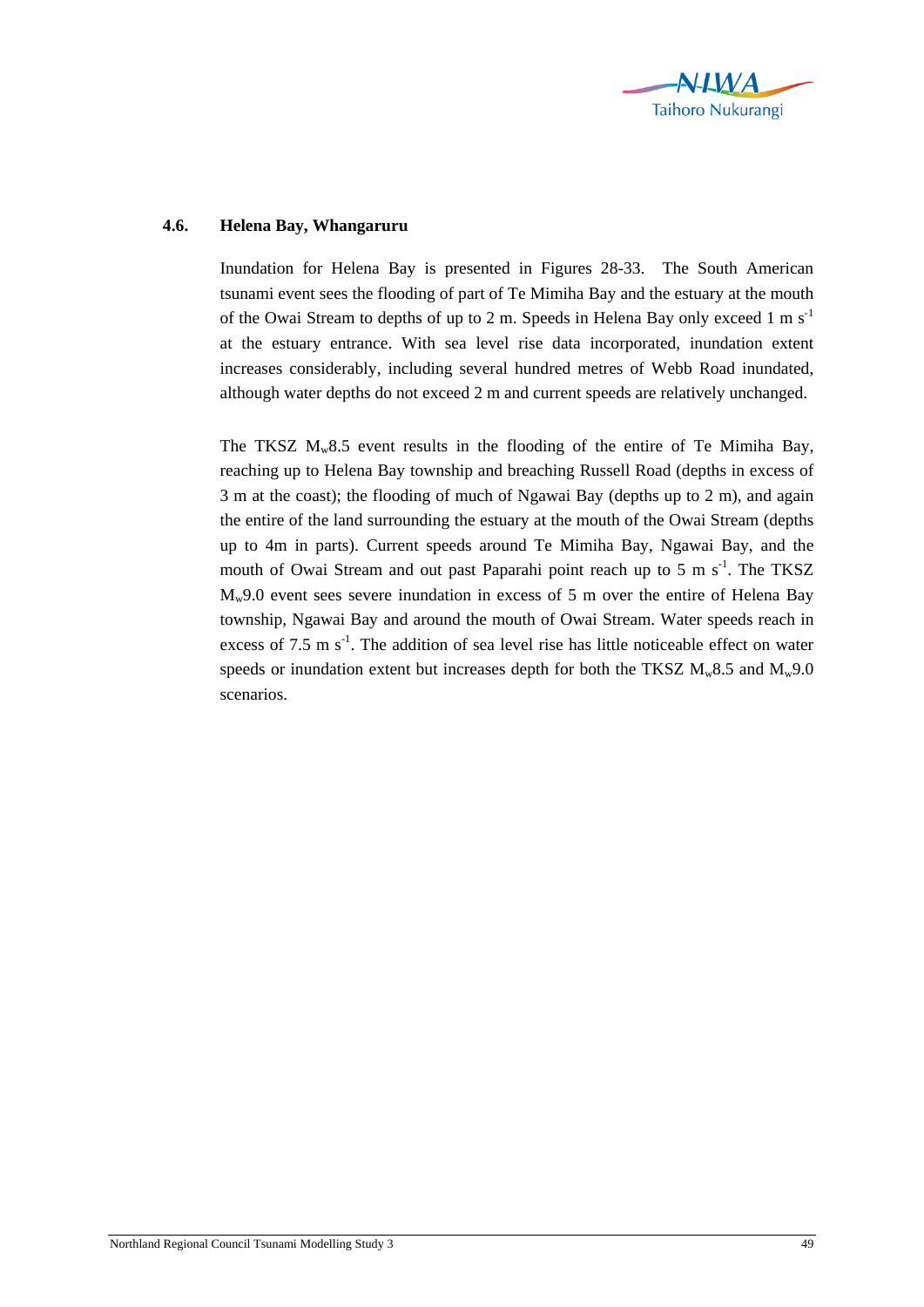





**Figure 28: Helena Bay, Whangaruru: Maximum inundation speed (upper) and depth (lower) plots for the South American tsunami scenario at MHWS (to extent of LiDAR).**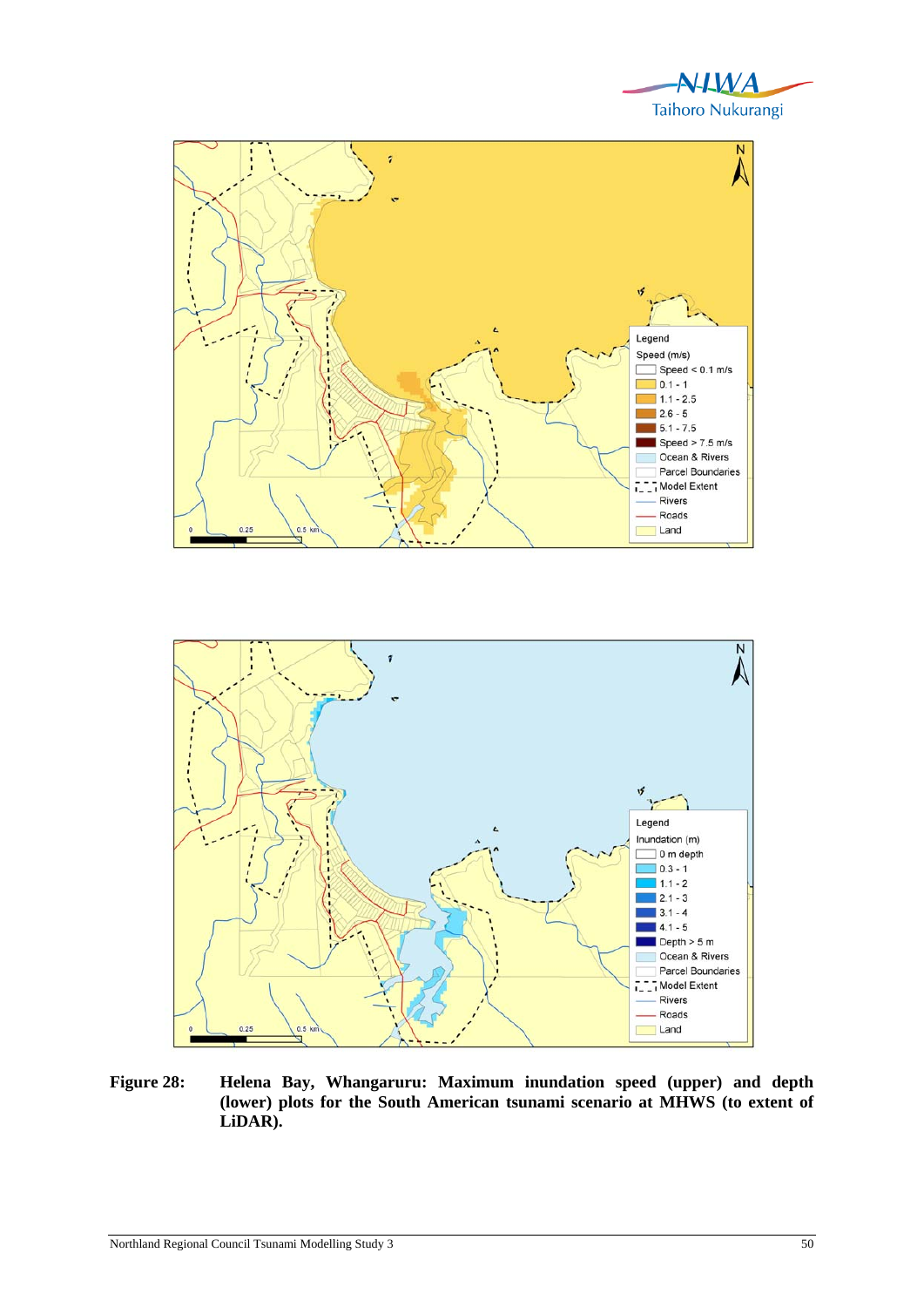



**Figure 29: Helena Bay, Whangaruru: Maximum inundation speed (upper) and depth (lower) plots for the South American tsunami scenario at MHWS + 50cm (to extent of LiDAR).**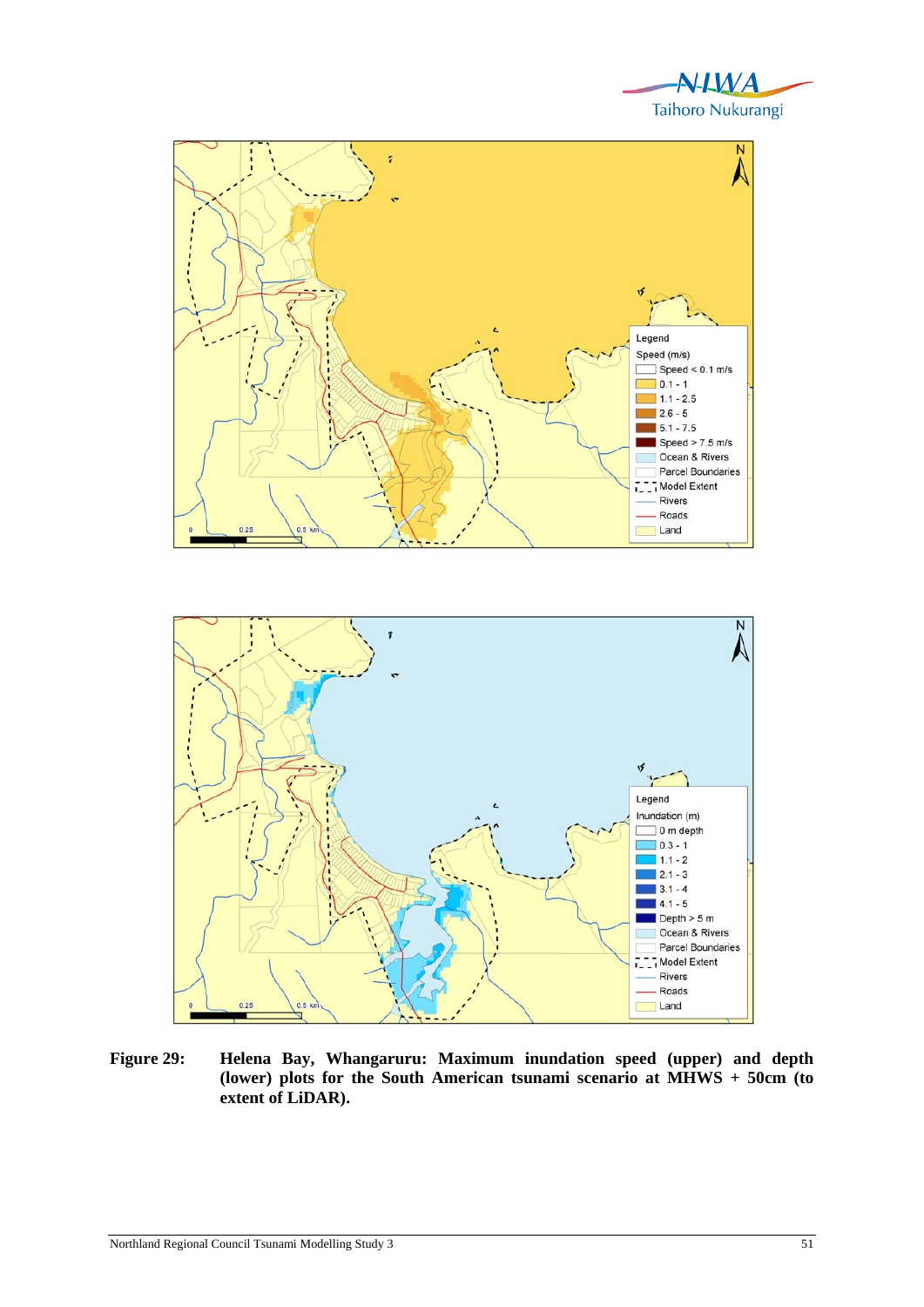



**Figure 30: Helena Bay, Whangaruru: Maximum inundation speed (upper) and depth**  (lower) plots for the  $\overline{M_w}8.5$  Tonga-Kermadec subduction zone scenario at MHWS **(to extent of LiDAR).**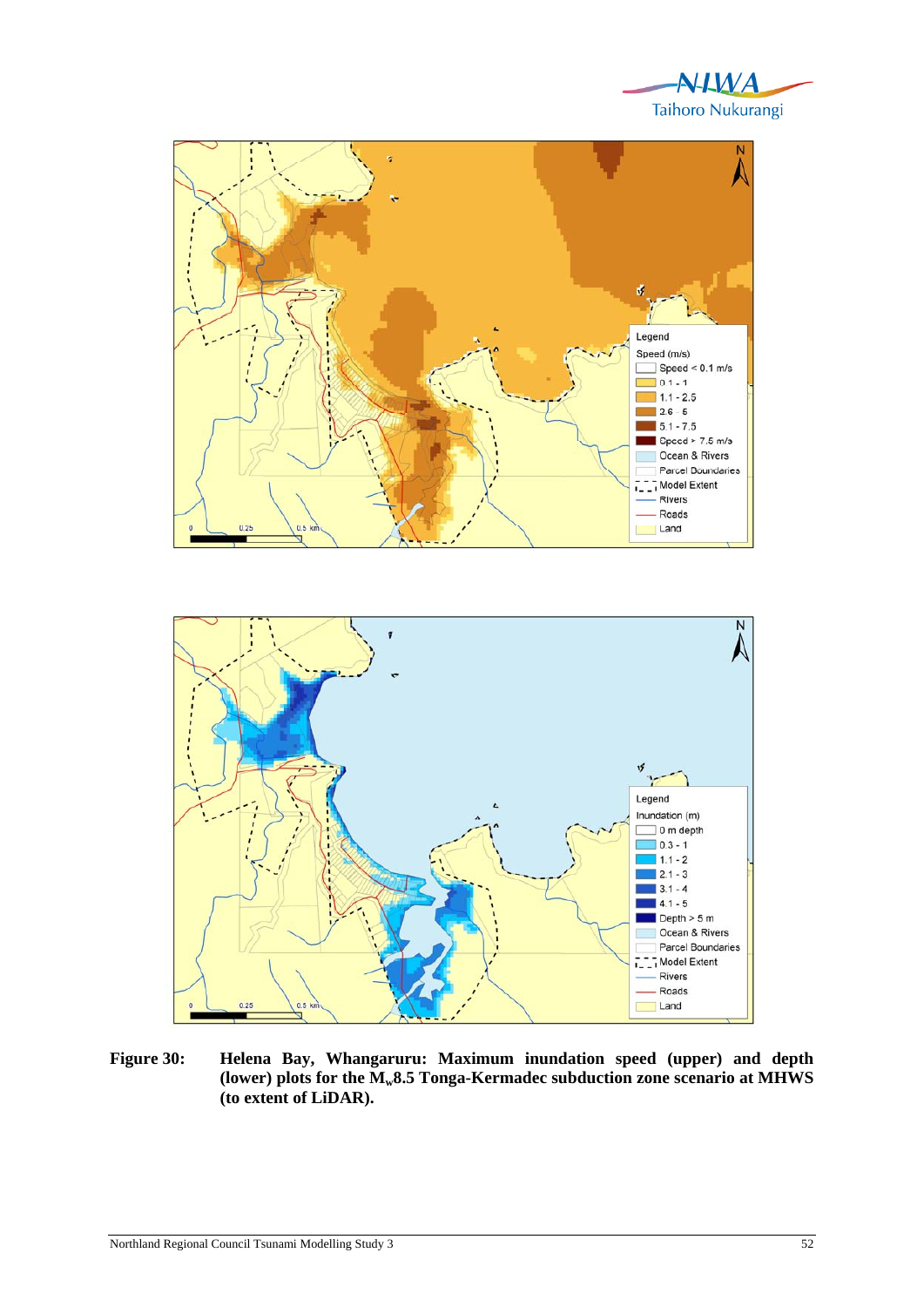





**Figure 31: Helena Bay, Whangaruru: Maximum inundation speed (upper) and depth (lower) plots for the Mw8.5 Tonga-Kermadec subduction zone scenario at MHWS + 50cm (to extent of LiDAR).**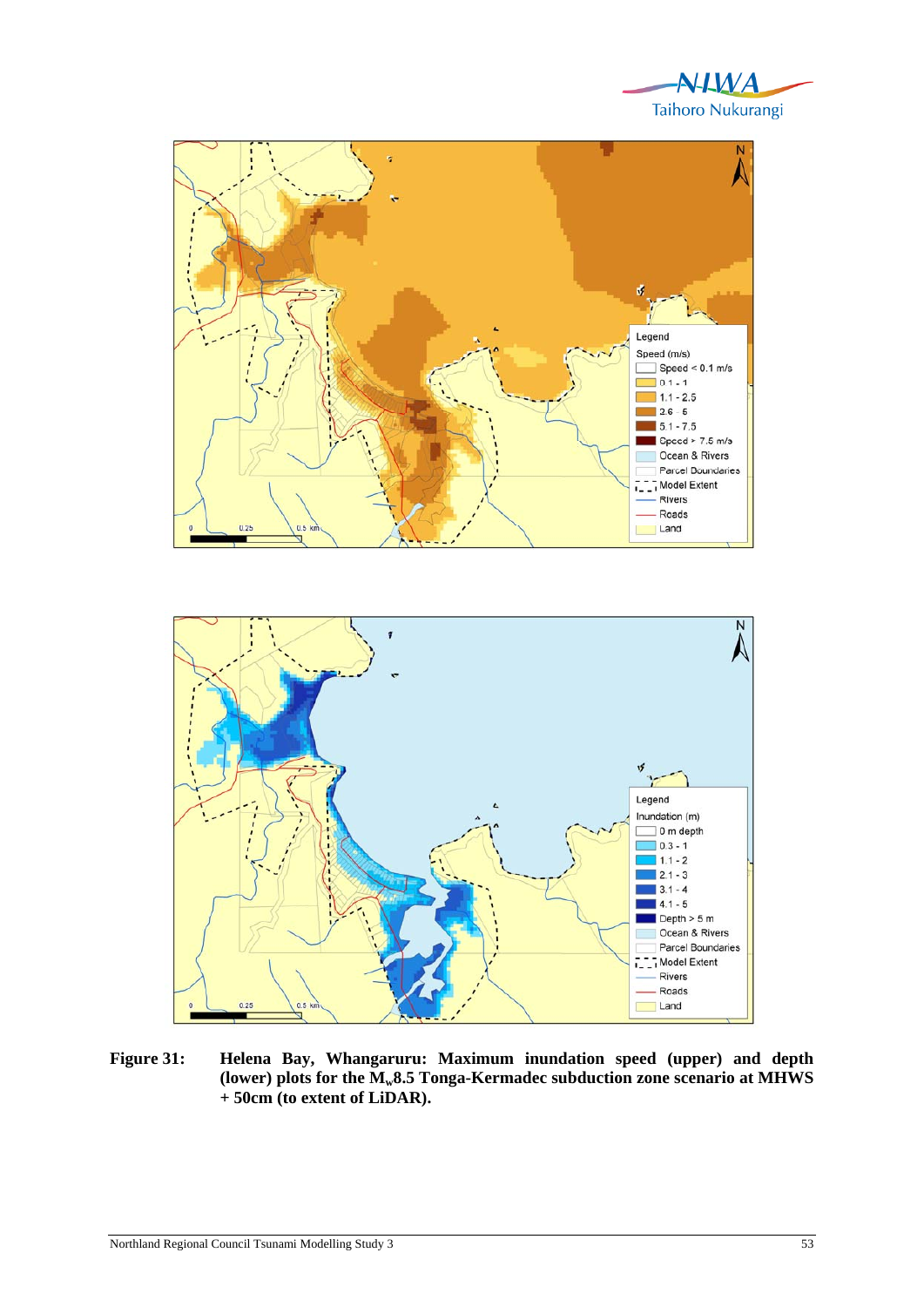





**Figure 32: Helena Bay, Whangaruru: Maximum inundation speed (upper) and depth**  (lower) plots for the  $\mathbf{M}_{w}$ 9.0 Tonga-Kermadec subduction zone scenario at MHWS **(to extent of LiDAR).**